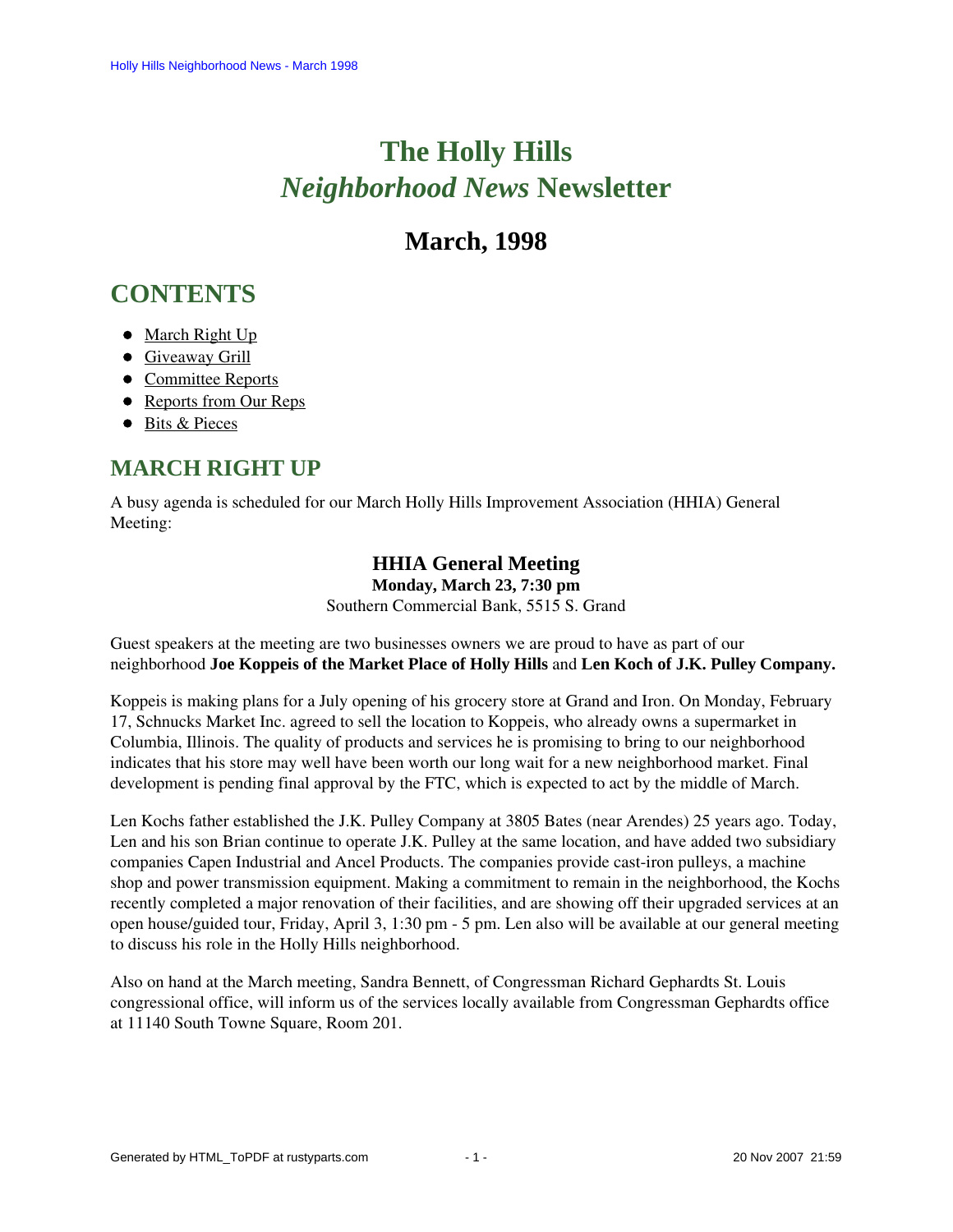### <span id="page-1-0"></span>[\[Return to Contents\]](#page-0-1)

### **GIVEAWAY GRILL**

Thanks to a generous donation from Laclede Gas Company, HHIA is raffling a ProChef gas grill, valued at more than \$500. The grill is an in-ground type (model 1523), and includes free installation.

Proceeds (\$1 per ticket) will support HHIAs general neighborhood activities. Below is a ticket for you to print. To enter the raffle, simply photocopy the ticket and fill out as many as you would like (or contact us at hollyhil@stlouis.missouri.org or 569-5708). Then return your ticket(s) and \$1 per ticket payment to us for your chance to win:

- $\bullet$  Mail to: HHIA, PO Box 22144, St. Louis, MO 63116
- Return them in person to any HHIA board member (call 569-5708 for a list of board members)
- Bring them to the March or May General Meeting

You also can help your neighborhood by passing tickets on to others who are interested in entering. The drawing will be held at the end of our HHIA General Meeting on Monday, May 18; you need not be present to win. Many thanks to Laclede Gas and to HHIA board member Shirley Wright for arranging for the donated grill.

### **Giveaway Grill Raffle Ticket**

Name:

Address:

Phone:

Clip and photocopy as often as youd like. Return tickets and \$1 per ticket to HHIA, PO Box 22144, St. Louis, MO 63116. Please print legibly.

#### <span id="page-1-1"></span>[\[Return to Contents\]](#page-0-1)

### <span id="page-1-3"></span>**REPORTS FROM HHIA COMMITTEES**

- [Events/Fundraising](#page-1-2)
- [Welcoming Committee](#page-2-0)
- [Maintenance/Improvements](#page-2-1)
- **•** [Beautification](#page-2-2)

#### <span id="page-1-2"></span>**EVENTS/FUNDRAISING**

Its hard to go wrong with Lemmons restaurant famous chicken and lemon pie, and this year was no exception at our annual Dinner Meeting in January. The event was a great chance to meet neighbors old and new, and plans for next years event already are under way. Special thanks go to door prize donors: **Alderman Matt Villa, Alderman Fred Wessels, State Representative Brian May,** and **KIX 106 FM**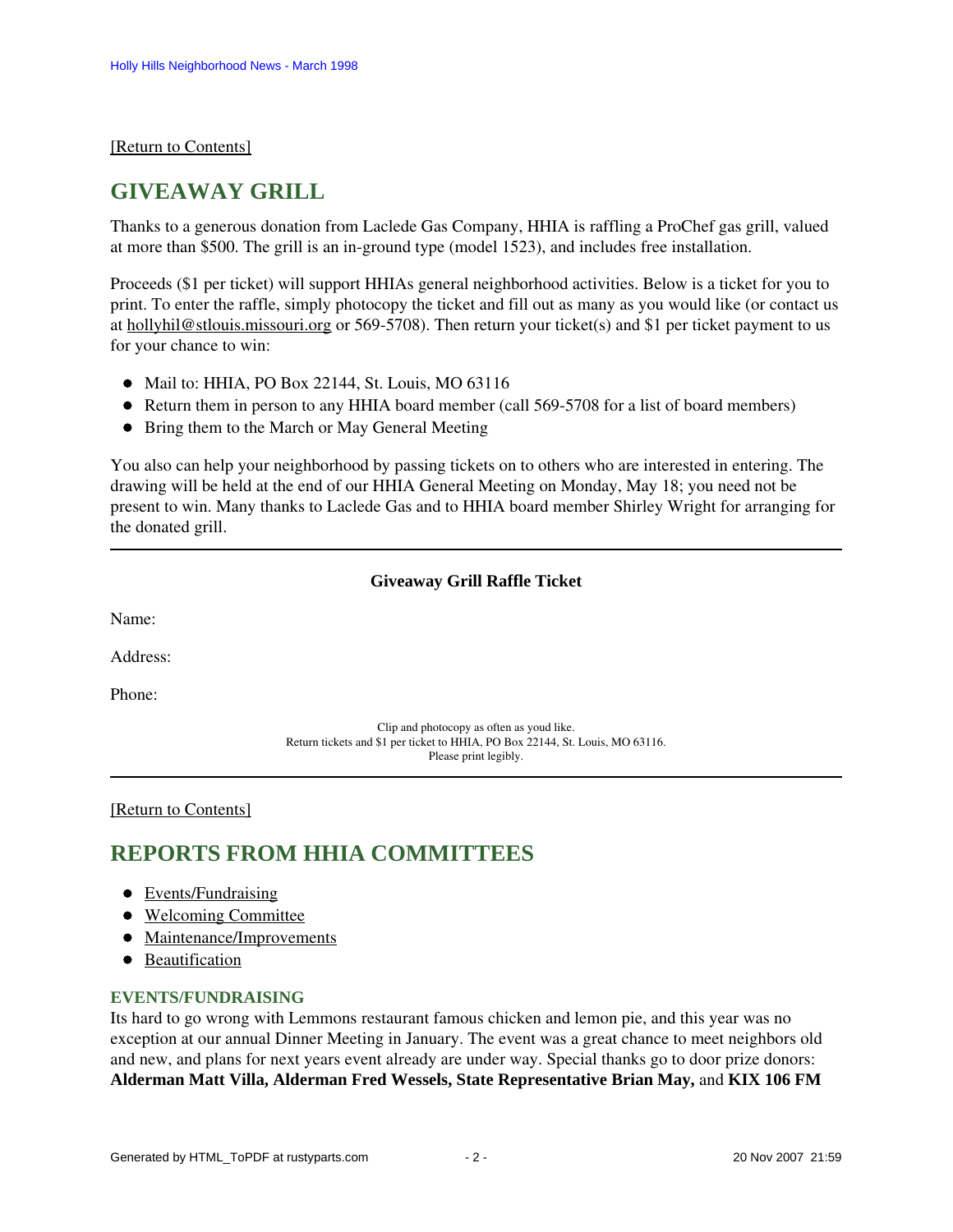**Radio.** Our Events committee also is sponsoring the BBQ grill raffle outlined above. We appreciate their efforts on behalf of the neighborhood.

### [\[Return to Committee Report List\]](#page-1-3)

### <span id="page-2-0"></span>**WELCOMING**

Our Welcoming Committee volunteers continue to make regular visits around Holly Hills now, with homemade cookies. December and January proved to be slow months for the committee we are assuming this is because of the Holidays and because not as many people moved during this period. Remember, we continue to rely on your calls to know of new residents. Be sure to keep contacting us (569-5708) when you have new neighbors!

#### [\[Return to Committee Report List\]](#page-1-3)

### <span id="page-2-1"></span>**MAINTENANCE/IMPROVEMENTS**

Perhaps youve noticed five new decorative trash receptacles around the perimeters of Carondelet Park. These new receptacles, which will keep our neighborhood cleaner and more attractive, are the result of several organizations and individuals cooperation. Undaunted by cold and rain, they were placed for us by **Harry Bennett,** St. Louis Community Development Commercial District Manager, and assistants **Randy Ulrich and Dave Leicht.** To make the receptacles available, Bennett worked in cooperation with the South Broadway Merchants Assn., as part of the Citys Facade Improvement Program. **Joe Vacca** of the Parks Dept. has arranged to keep the receptacles emptied for us. HHIA Board member **Bill Davis** helped make the final arrangements for their placement. Thanks to all for their assistance.

### **You Can Help!**

Any resident or business is eligible to have a receptacle placed at no cost in a suitable location. The applicant need only agree to empty the receptacle weekly into city trash dumpsters. If you or your business would like to sponsor a trash receptacle, give us a call (569-5708) or e-mail us and we will help you make arrangements. It's an easy and inexpensive way to keep our neighborhood neat and clean.

#### [\[Return to Committee Report List\]](#page-1-3)

#### <span id="page-2-2"></span>**BEAUTIFICATION**

Its official: Weve been awarded a 1998 Neighborhood Greening Program grant through Gateway Greening, Inc., in cooperation with Missouri Botanical Gardens. The grant will enable us to place around our neighborhood 30 large terra-cotta planters filled with decorative grass, ivy, black-eyed susans and annual plantings. We look forward to work on this project the weekends of March 28-29 and April 4-5. Volunteers are always welcome for planting, watering and weeding. No experience needed! (Give us a call at 569-5708 or e-mail us.)

On Saturday, May 2, Operation Brightsides Project Blitz 98 is scheduled for Holly Hills. Everyone is encouraged to participate by using the day to clean and beautify their own property as well as nearby public areas. Beginning at 10 am, the city will empty all trash and yard waste containers and will pick up bulk-trash items. Please have all bulk items at your regular bulk pick-up site by 1 pm (in alleys near dumpsters or on curbside fronts for those residences without alley access). To help with your beautification projects, free wood chips will be available the week before the Blitz at the recycling area at the eastern end of Carondelet Park.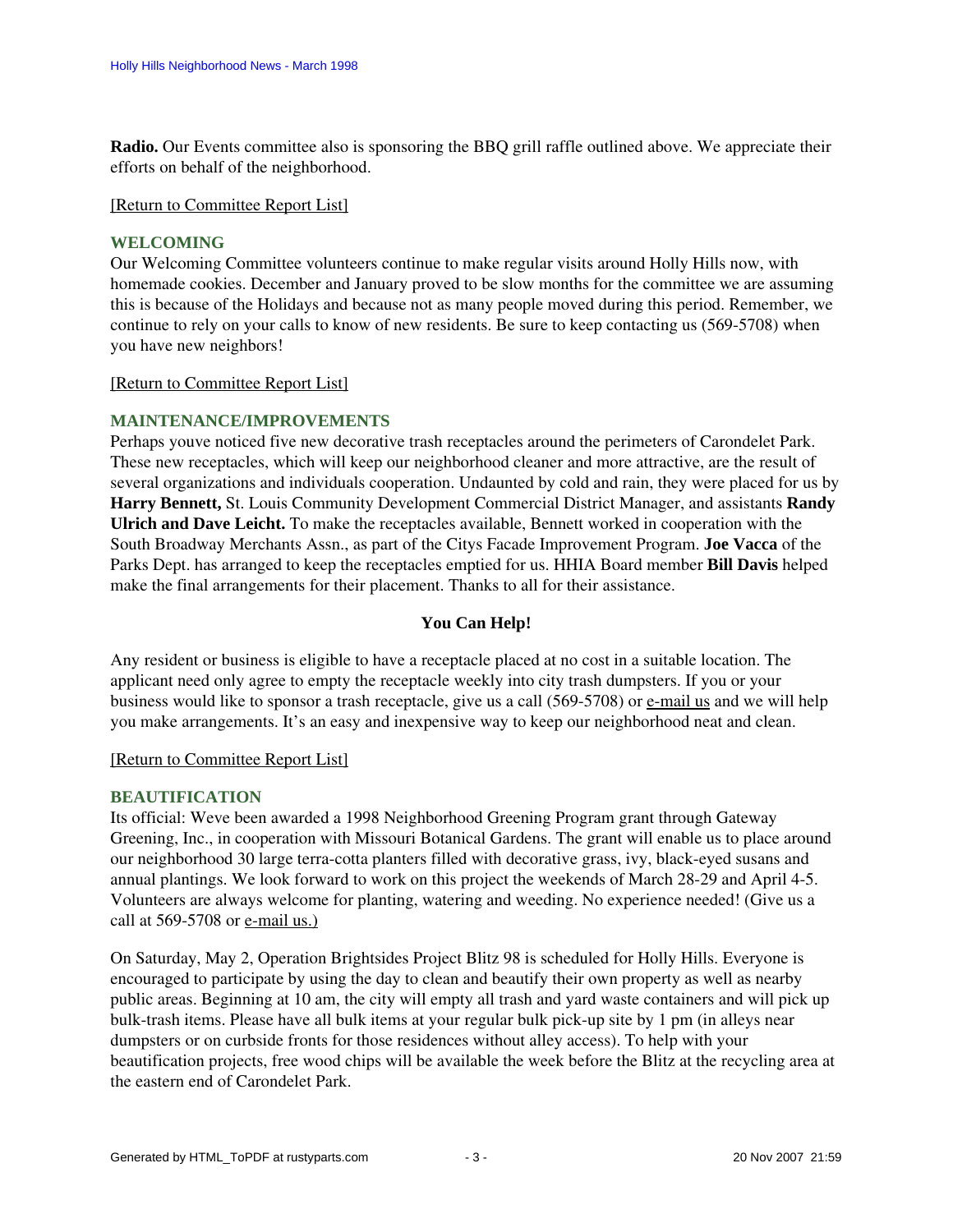[\[Return to Committee Report List\]](#page-1-3)

[\[Return to Contents\]](#page-0-1)

### <span id="page-3-3"></span><span id="page-3-0"></span>**REPORTS FROM OUR REPS.**

- **[Community Service Officer Mark Reichert](#page-3-1)**
- [Congressman Dick Gephardt](#page-3-2)
- [Alderman Fred Wessels, 13th District](#page-4-1)

### <span id="page-3-1"></span>**Community Service Officer Mark Reichert, First District Police**

Officer Reichert reports that the First District is offering two no-cost auto theft prevention programs. To participate in or for more information on either program, contact Officer Reichert at 444-0176:

- CAT stickers If you do not drive your car late at night, available from the First District are CAT (Combat Auto Theft) stickers you can place on your vehicle. Any vehicle with a CAT sticker that is seen by police on the roads between 1 - 5 am, will automatically be pulled over for questioning, with the assumption that the vehicle may be stolen.
- Anti-Theft Car Collars Also available via a Safeco Insurance grant are anti-theft collars you can place on the steering wheel column of your General Motors vehicle. On a first-come first-served basis, 285 car-collar certificates are available from the First District, to be used for the free installation of a car collar.

Also, Officer Reichert reports that the First District is holding a Public Affairs meeting:

### **First District Public Affairs Meeting**

Thursday, March 19, 7 pm Windsor Community Center 4092 Robert

At the meeting, guest speakers will present a novel idea in controlling less serious quality-of-life crimes. A successful community court in New York sentences offenders to visible community service in the neighborhood, and offers social services to address root causes. The meeting will address whether such an approach might work for St. Louis.

### [\[Return to Representative List\]](#page-3-3)

### <span id="page-3-2"></span>**Congressman Dick Gephardt, Third District**

Congressman Gephardt reports that he is working toward simplifying the U.S. tax code, making it less complicated and more equitable. Recently, he proposed a 10% plan that he says would give nearly 75% of Americans a tax rate of no more than 10%. Under his plan, home mortgage interest deductions, employer-paid healthcare premiums and standard deductions would be retained. It also would eliminate the so-called marriage penalty, where married couples in some instances incur a higher tax rate than if they were filing individually. Finally, the plan would require a national referendum to change future tax rates.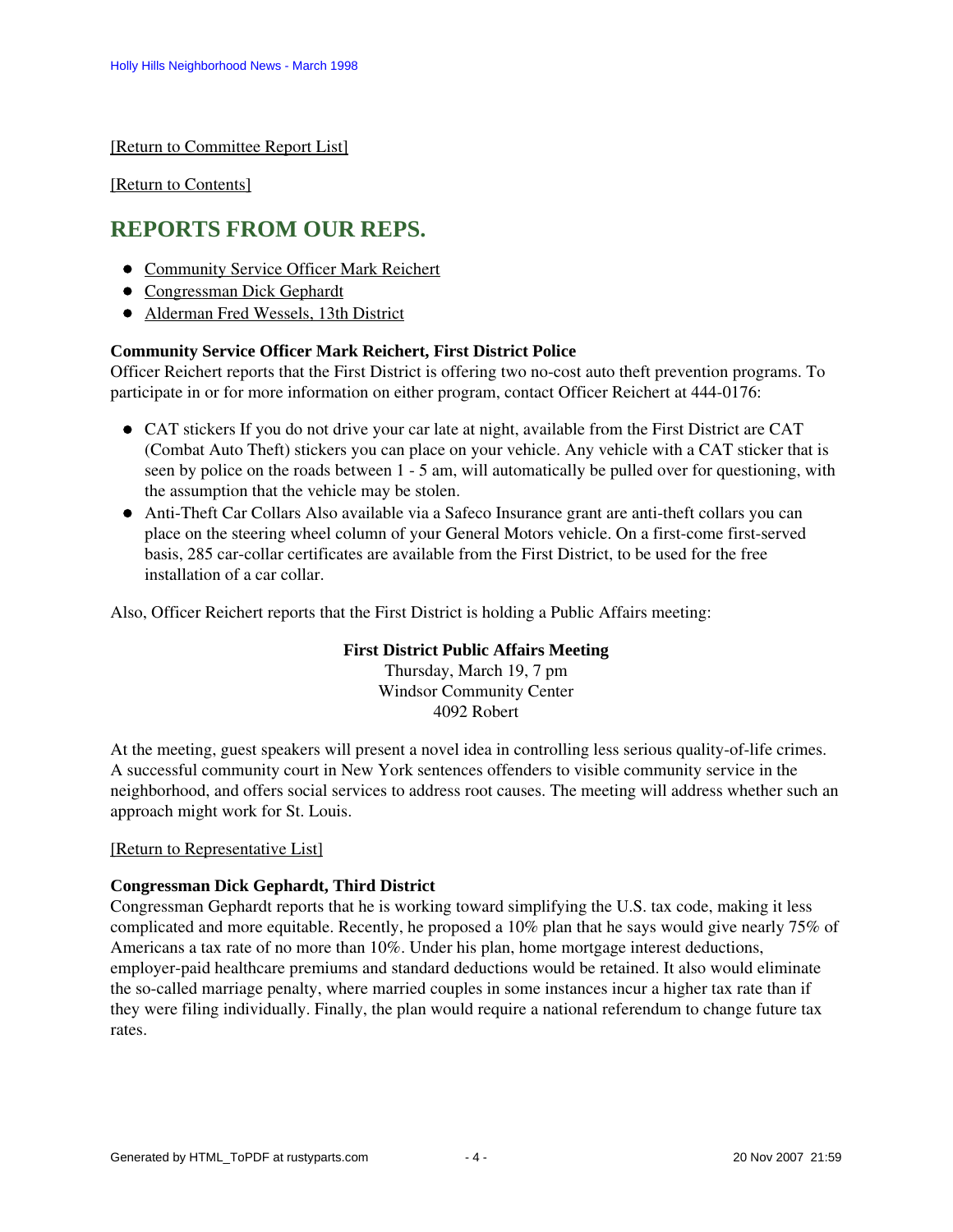Says Congressman Gephardt, We can and should have a fairer and simpler tax system in this country that gives Americans more power over their own economic lives. Look in future issues of Neighborhood News and in the media for updates on this proposal. Or contact Congressman Gephardts St. Louis office: 894-3400.

### [\[Return to Representative List\]](#page-3-3)

### <span id="page-4-1"></span>**Alderman Fred Wessels, 13th District**

Ald. Wessels reports that the Urban League of Metropolitan St. Louis has announced a 1997-1998 Weatherization Assistance Program (WAP) to St. Louis City residents, Available via a grant from the MO Dept. of Natural Resources/Division of Energy, WAP offers financial and technical assistance to low-income homeowners and renters to improve the energy efficiency of their homes. For more information, contact Valerie Minor of the Urban League at 615-3613.

Ald. Wessels also reports that free 5-gallon containers of recycled paint are available on a first-come, first-served basis from Paint Solutions, Inc. at 1920 S. Vandeventer, Monday-Friday, 10 am - noon. The paint was collected during a hazardous waste recycling program sponsored by the Solid Waste Management District, and recycled into various colors of latex paint.

### [\[Return to Representative List\]](#page-3-3)

[\[Return to Contents\]](#page-0-1)

### <span id="page-4-4"></span><span id="page-4-0"></span>**BITS & PIECES**

- [Parade Your Patriotism](#page-4-2)
- [A Stitch of History](#page-4-3)
- [Welcome, New Members](#page-5-0)

### <span id="page-4-2"></span>**Parade Your Patriotism**

The 11th District Veterans of Foreign Wars, with the Gardenville Arts Council and Princeton Heights Neighborhood Assn., is holding the 30th annual Loyalty Day Celebration on Saturday, May 9. A parade begins at 1 pm in the Kingshighway/ Gravois area. The celebration also includes a BBQ, carnival rides and entertainment at the Gardenville Community Center, 6651 Gravois. The event is open to the public.

### [\[Return to Bits & Pieces Content\]](#page-4-4)

### <span id="page-4-3"></span>**A Stitch of History**

The Carondelet Historical Society is holding its Stitches in Time Revisited quilt exhibit, including outstanding examples of local fabric art with interesting historical backgrounds. The exhibit is March 21-28, noon - 4 pm at the Historical Society, 6303 Michigan Avenue. Proceeds from the \$2.00 admission support the Historical Society. HHIA is a proud sponsor of the event, so look for our advertisement in the program booklet!

### [\[Return to Bits & Pieces Content\]](#page-4-4)